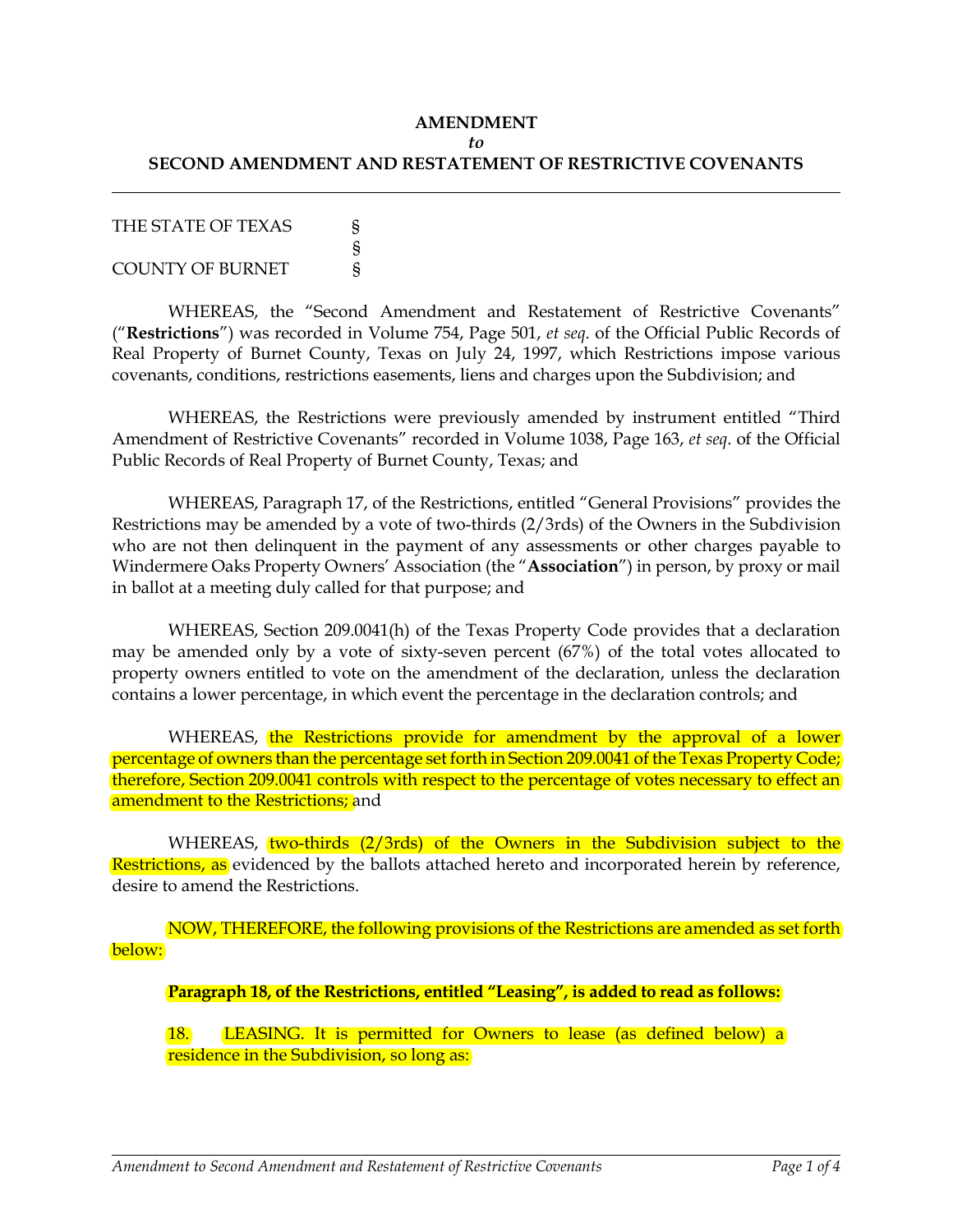- (1) Occupants are leasing the entire lot (including all land and improvements comprising the lot and residence) for use as a residence;
- $(2)$  The term of the lease is greater than thirty (30) days;
- (3) The lease is to occupants who comprise a single family;
- (4) The Owner and the occupants have the intent that only the occupants remain on the lot and residence during the term of the lease;
- (5) The lot, residences or any portion thereof is not subleased or part of a member entity agreement;
- $(6)$  The lot and residence is not made subject to any type of timesharing agreement, fraction-sharing or similar program where the right to the use of the lot rotates among members of the legal entity or program on a fixed or floating time schedule over a period of time;
- $(7)$  The lease is in writing; and
- (8) The lease complies with any dedicatory instrument recorded by the Association, including any leasing policy, rule, or regulation promulgated by the Board of Directors of the Association.

The term "**leasing**" as used herein means the occupancy of a residence by any person other than the Owner, for which the Owner receives any consideration or benefit, including, but not limited to, a fee, service, gratuity, or emolument. Uses such as short-term leases and house exchanges [less than thirty (30) days], subleases, temporary or transient housing, hotel, motel, vacation rental, AirBnB, VRBO, Misterbandb, Expedia, bed and breakfast or any other similar entity will each be considered a "**business use**" and are expressly prohibited. Leasing pursuant to this Paragraph 18 will not be considered a "**business use**". The provisions regarding leasing contained herein will not preclude: (A) the Association or an institutional lender from leasing a residence upon taking title following foreclosure of its security interest in the lot and residence or upon acceptance of a deed in lieu of foreclosure, (B) the seller or transferor of a lot and residence from leasing back the residence on such lot for a period of time up to thirty (30) days after the closing of the sale or transfer of such lot and residence, or (C) the leasing of a lot and residence on a month-to-month basis after the expiration of a lease in compliance with this Paragraph to the occupant who executed the original lease. Leases will not relieve the Owner from compliance with the Restrictions or the dedicatory instruments of the Association.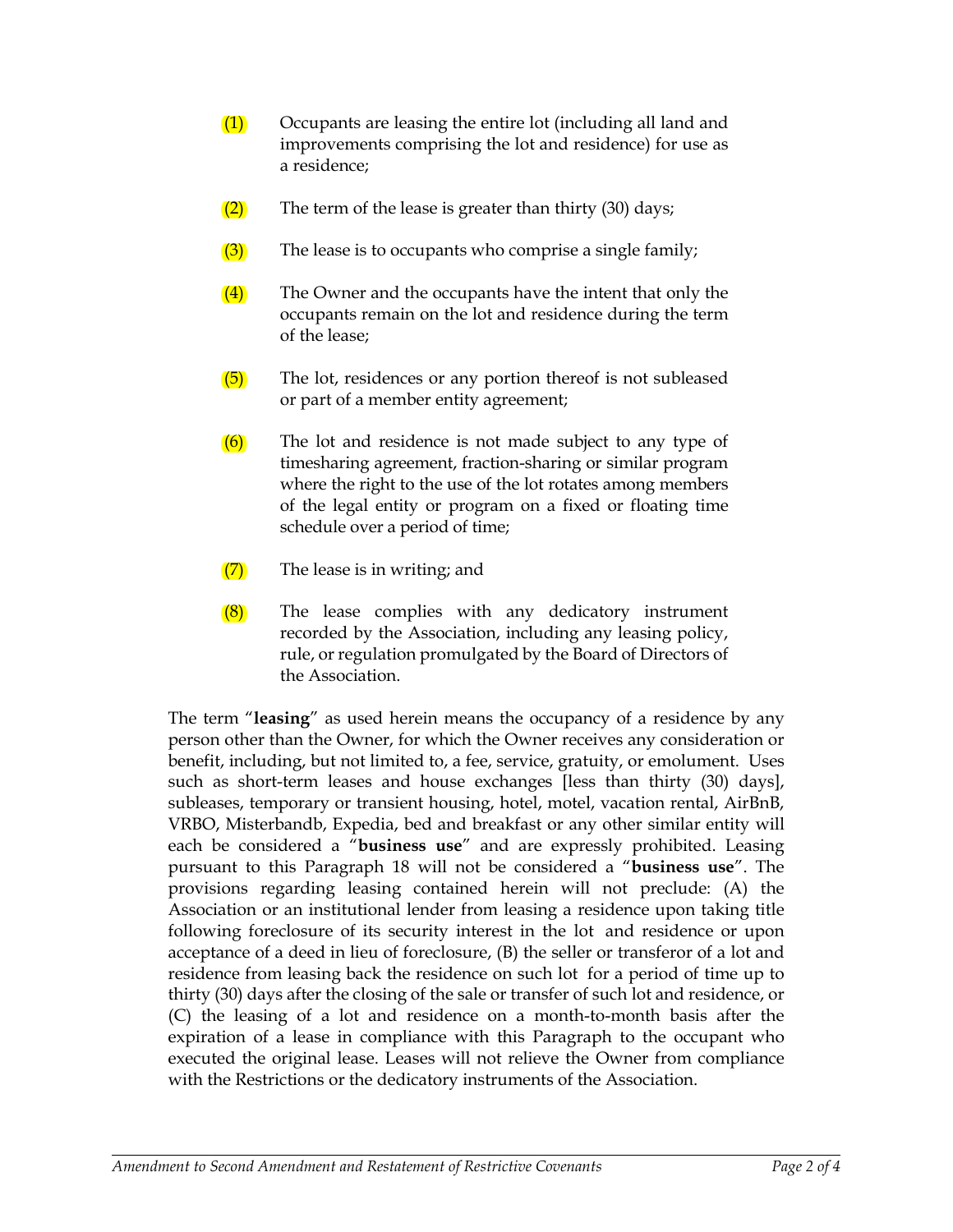(A) Rules and Regulations. The Board of Directors of the Association may promulgate policies or rules and regulations further governing the leasing of lots (including all land and improvements comprising the lot and/or residence). All leases must be in writing and will contain such terms as the Board of Directors of the Association may prescribe from time to time. The Board of Directors of the Association and the Association will not be responsible for any loss, damage, or injury to any person or property arising out of authorized or unauthorized leasing.

(B) Governing Law. It is not the intent of this provision to exclude from a lot any individual who is authorized to so remain by State or federal law. If it is found that this provision is in violation of any applicable law, then this provision will be interpreted to be as restrictive as possible to preserve as much of the original provision as allowed by applicable law.

 $(C)$  Violations. In addition to any other remedies available at law or otherwise, any violation of this Paragraph by an Owner or occupant will subject the Owner to fines, as **determined and established by the Board of Directors** of the Association, and in accordance with any State or federal law. Such fines will be the personal obligation of the Owner and a lien against the respective lot to be enforced in the same manner as assessments pursuant to Paragraph 13 hereof.

For all Lot Owners who have active or scheduled rentals for less than thirty (30) days on AirBnB, VRBO, Misterbandb, Expedia or any other similar entity as of the recording date of the Amendment in the Burnet County Real Property Records, the effective date of the Amendment will be twelve (12) months after the recording date of the Amendment. For all other Lot Owners, the effective date will be the date the Amendment is recorded in the Burnet County Real Property Records.

Except as amended herein, all provisions in the Restrictions, as amended, remain in full force and effect.

In the event of a conflict between this amendment and the Section One Restrictions, the Section Two Restrictions or the Hill Restrictions, this amendment shall control.

Capitalized terms used herein have the same meanings as that ascribed to them in the Restrictions, unless otherwise indicated.